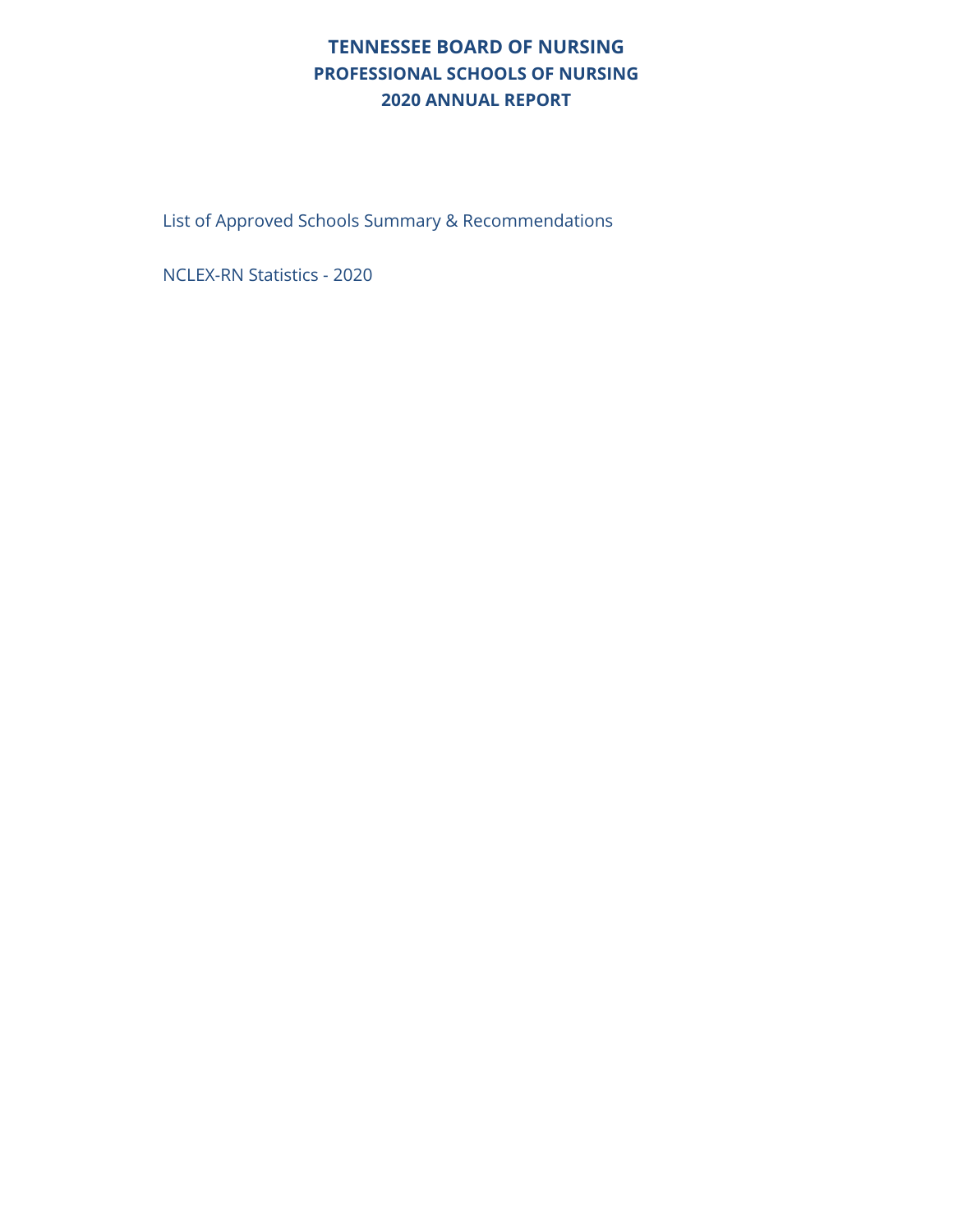| PROFESSIONAL NURSING |                                                      | SCHOOL/PROGRAM                                  | 2021 Approval Status                    |                                        |  |  |
|----------------------|------------------------------------------------------|-------------------------------------------------|-----------------------------------------|----------------------------------------|--|--|
|                      | <b>SCHOOL</b>                                        | <b>NAME</b>                                     | <b>ADN Program</b>                      | Comments                               |  |  |
| 1                    | <b>Aquinas College</b>                               | <b>Nursing Program</b>                          | Conditional                             | Closed 2017                            |  |  |
| $\overline{2}$       | <b>Chattanooga State</b><br><b>Community College</b> | <b>Nursing Program</b>                          | Full                                    |                                        |  |  |
| $\overline{3}$       | <b>Cleveland State</b><br><b>Community College</b>   | <b>Nursing Program</b>                          | Full                                    |                                        |  |  |
| $\overline{4}$       | <b>Columbia State</b><br><b>Community College</b>    | <b>Department of Nursing</b>                    | Full                                    |                                        |  |  |
| 5                    | <b>Concorde Career College</b>                       | <b>Nursing Program</b>                          | Conditional;<br>suspended<br>enrollment | 57% pass rate;<br>closed November 2020 |  |  |
| 6                    | <b>Dyersburg State</b><br><b>Community College</b>   | Division of Nursing and<br><b>Allied Health</b> | Full                                    |                                        |  |  |
| $\overline{7}$       | <b>Excelsior College-TN</b>                          | <b>Nursing Program</b>                          | <b>Initial</b>                          |                                        |  |  |
| 8                    | <b>Fortis Institute -</b><br><b>Cookeville</b>       | <b>Nursing Program</b>                          | <b>Initial</b>                          |                                        |  |  |
| 9                    | Fortis Institute - Nashville Nursing Program         |                                                 | Full                                    |                                        |  |  |
| 10                   | <b>Jackson State Community</b><br><b>College</b>     | <b>Division of Nursing</b>                      | Full                                    |                                        |  |  |
| 11                   | <b>Lincoln Memorial</b><br><b>University</b>         | Caylor School of<br>Nursing & Allied Health     | Full                                    |                                        |  |  |
| 12                   | <b>Motlow State Community</b><br><b>College</b>      | <b>Department of Nursing</b>                    | Full                                    |                                        |  |  |
| 13                   | <b>Nashville State</b><br><b>Community College</b>   | <b>Department of Nursing</b>                    | Full                                    |                                        |  |  |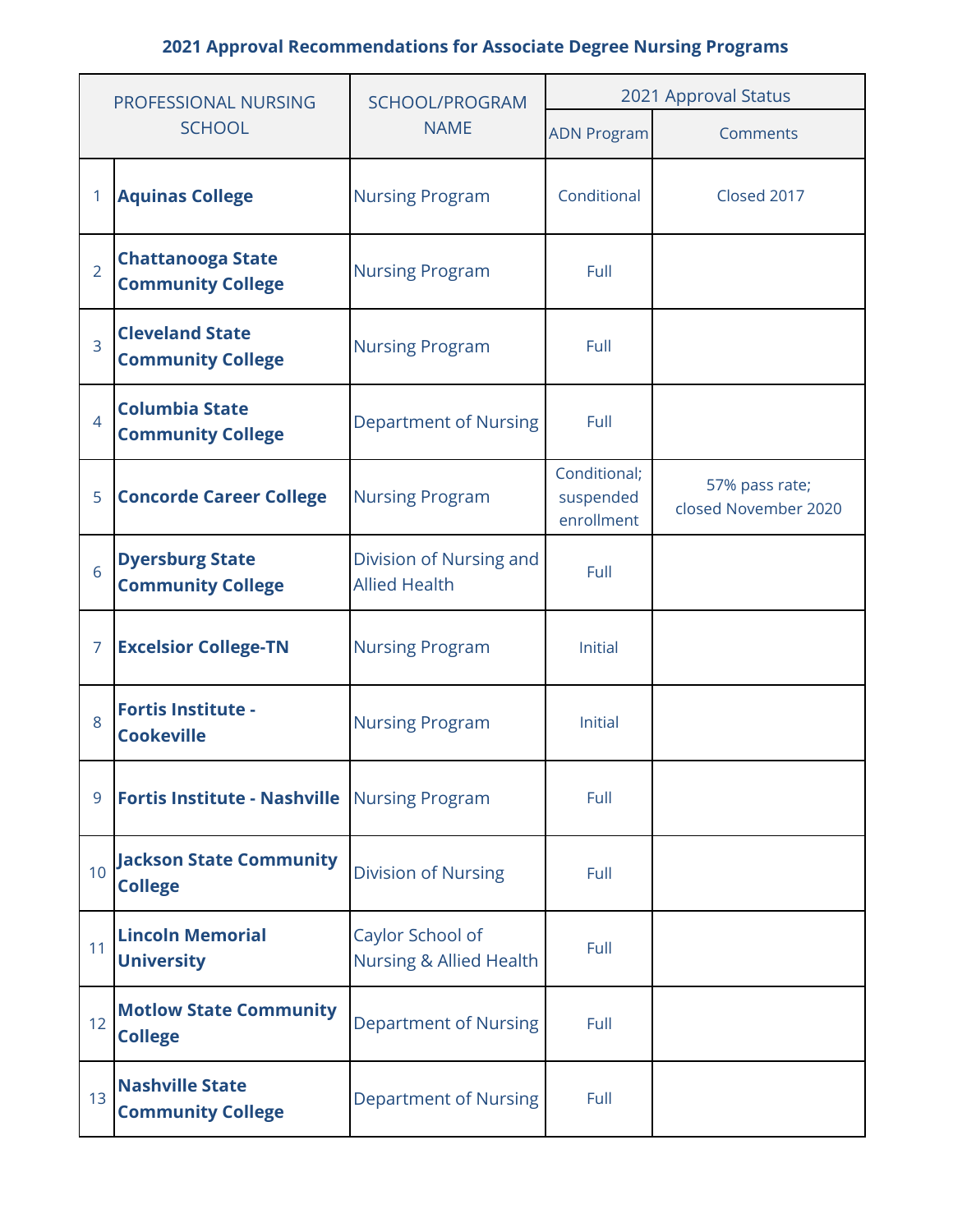| PROFESSIONAL NURSING |                                                        | <b>SCHOOL/PROGRAM</b>        | 2021 Approval Status |                                                              |  |  |
|----------------------|--------------------------------------------------------|------------------------------|----------------------|--------------------------------------------------------------|--|--|
|                      | <b>SCHOOL</b>                                          | <b>NAME</b>                  | <b>ADN Program</b>   | Comments                                                     |  |  |
| 14                   | <b>Northeast State</b><br><b>Community College</b>     | <b>Division of Nursing</b>   | Full                 |                                                              |  |  |
| 15                   | <b>Pellissippi State</b><br><b>Community College</b>   | <b>Department of Nursing</b> | Full                 | 100% NCLEX pass rate;<br>certificate                         |  |  |
| 16                   | <b>Roane State Community</b><br><b>College</b>         | <b>Division of Nursing</b>   | Full                 |                                                              |  |  |
| 17                   | <b>Southern Adventist</b><br><b>University</b>         | <b>School of Nursing</b>     | Full                 |                                                              |  |  |
| 18                   | <b>Southwest Tennessee</b><br><b>Community College</b> | <b>Department of Nursing</b> | Full                 |                                                              |  |  |
| 19                   | <b>Tennessee State</b><br><b>University</b>            | <b>Division of Nursing</b>   | Full                 | 78% pass rate;<br>program closing                            |  |  |
| 20                   | <b>Volunteer State</b><br><b>Community College</b>     | <b>Department of Nursing</b> | <b>Initial</b>       | 100% NCLEX pass rate;<br>certificate<br>1st graduating class |  |  |
| 21                   | <b>Walters State Community</b><br><b>College</b>       | <b>Department of Nursing</b> | Full                 |                                                              |  |  |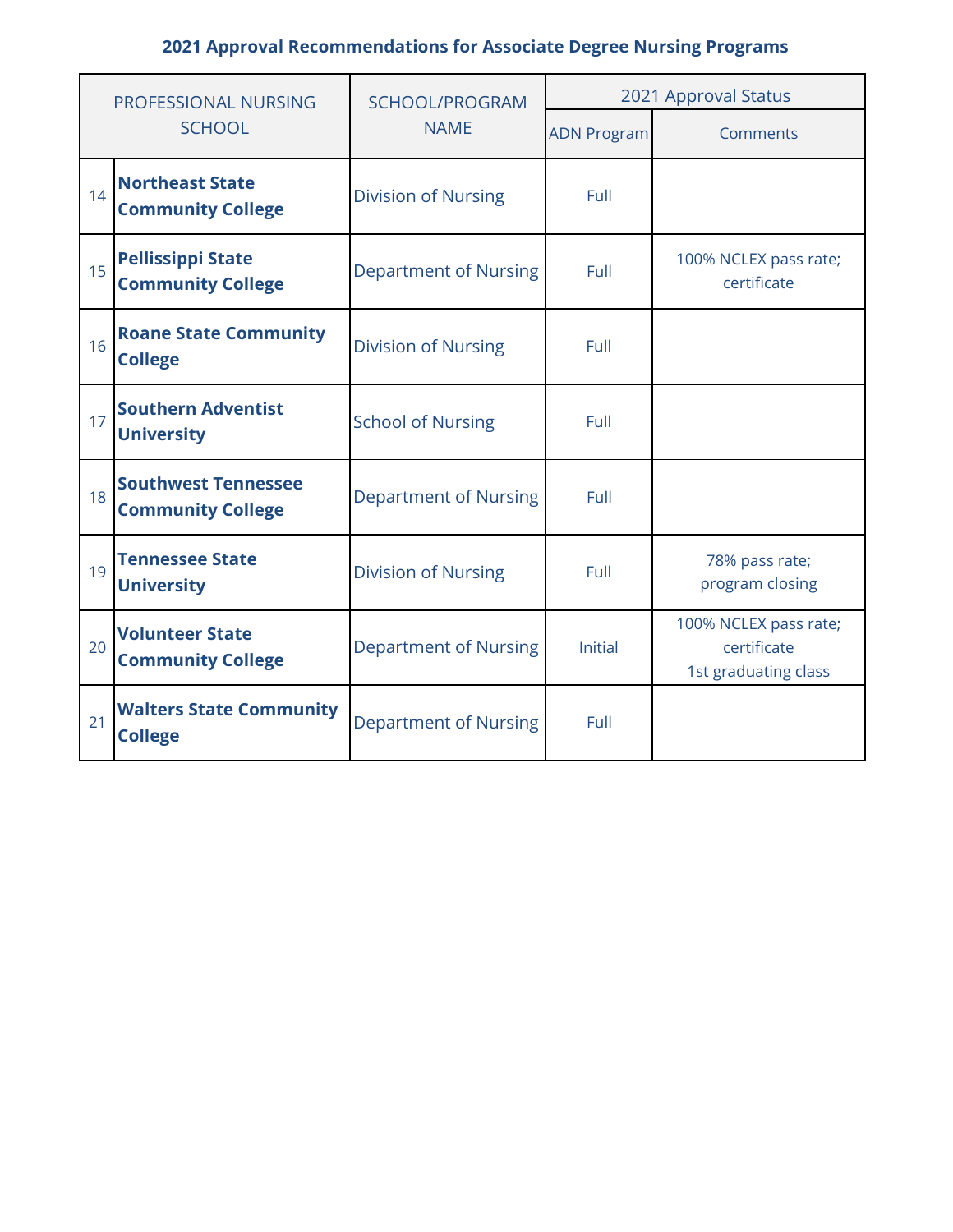| PROFESSIONAL NURSING |                                                     | SCHOOL/PROGRAM                                                               |           | 2021 Approval Status  |                                                        |  |  |
|----------------------|-----------------------------------------------------|------------------------------------------------------------------------------|-----------|-----------------------|--------------------------------------------------------|--|--|
|                      | <b>SCHOOL</b>                                       | <b>NAME</b>                                                                  | State     | <b>BSN</b><br>Program | Comments                                               |  |  |
| 1                    | <b>American Sentinel</b><br><b>University</b>       | <b>Nursing Program</b>                                                       | CO        | Full                  | RN-BSN only                                            |  |  |
| $\overline{2}$       | <b>Aquinas College</b>                              | <b>School of Nursing</b>                                                     | <b>TN</b> | Initial               | <b>Enrollment closed</b>                               |  |  |
| 3                    | <b>Arkansas State University</b>                    | <b>School of Nursing</b>                                                     | <b>AR</b> | Initial               | RN-BSN only                                            |  |  |
| $\overline{4}$       | <b>Aspen University</b>                             | <b>School of Nursing</b>                                                     | CO        | Initial               | RN-BSN only                                            |  |  |
| 5                    | <b>Auburn University</b>                            | <b>School of Nursing</b>                                                     | <b>AL</b> | Initial               | RN-BSN only                                            |  |  |
| 6                    | <b>Austin Peay State</b><br><b>University</b>       | <b>School of Nursing</b>                                                     | <b>TN</b> | Full                  |                                                        |  |  |
| $\overline{7}$       | <b>Baptist Health Sciences</b><br><b>University</b> | <b>Division of Nursing</b>                                                   | <b>TN</b> | Full                  |                                                        |  |  |
| 8                    | <b>Belmont University</b>                           | Gordon E. Inman<br><b>College of Health</b><br><b>Sciences &amp; Nursing</b> | <b>TN</b> | Full                  |                                                        |  |  |
| 9                    | <b>Bethel University</b>                            | Department of Nursing                                                        | TN        | Full                  | 76% pass rate; letter of<br>concern; progress-Aug 2021 |  |  |
| 10 <sup>°</sup>      | <b>Capella University</b>                           | Division of Nursing and<br><b>Behavioral Health</b>                          | <b>MN</b> | Initial               | RN-BSN only                                            |  |  |
| 11                   | <b>Carson Newman</b><br><b>University</b>           | Division of Nursing and<br><b>Behavioral Health</b>                          | <b>TN</b> | Full                  |                                                        |  |  |
|                      | 12 Chamberlain University                           | <b>College of Nursing</b>                                                    | IL        | Full                  | RN-BSN only                                            |  |  |
| 13                   | <b>Christian Brothers</b><br><b>University</b>      | <b>Nursing Program</b>                                                       | <b>TN</b> | Full<br>Initial       | <b>RN-BSN</b><br><b>Initial Licensure BSN</b>          |  |  |
|                      | <b>14 Cumberland University</b>                     | Jeanette C. Rudy School<br>of Nursing                                        | <b>TN</b> | Full                  |                                                        |  |  |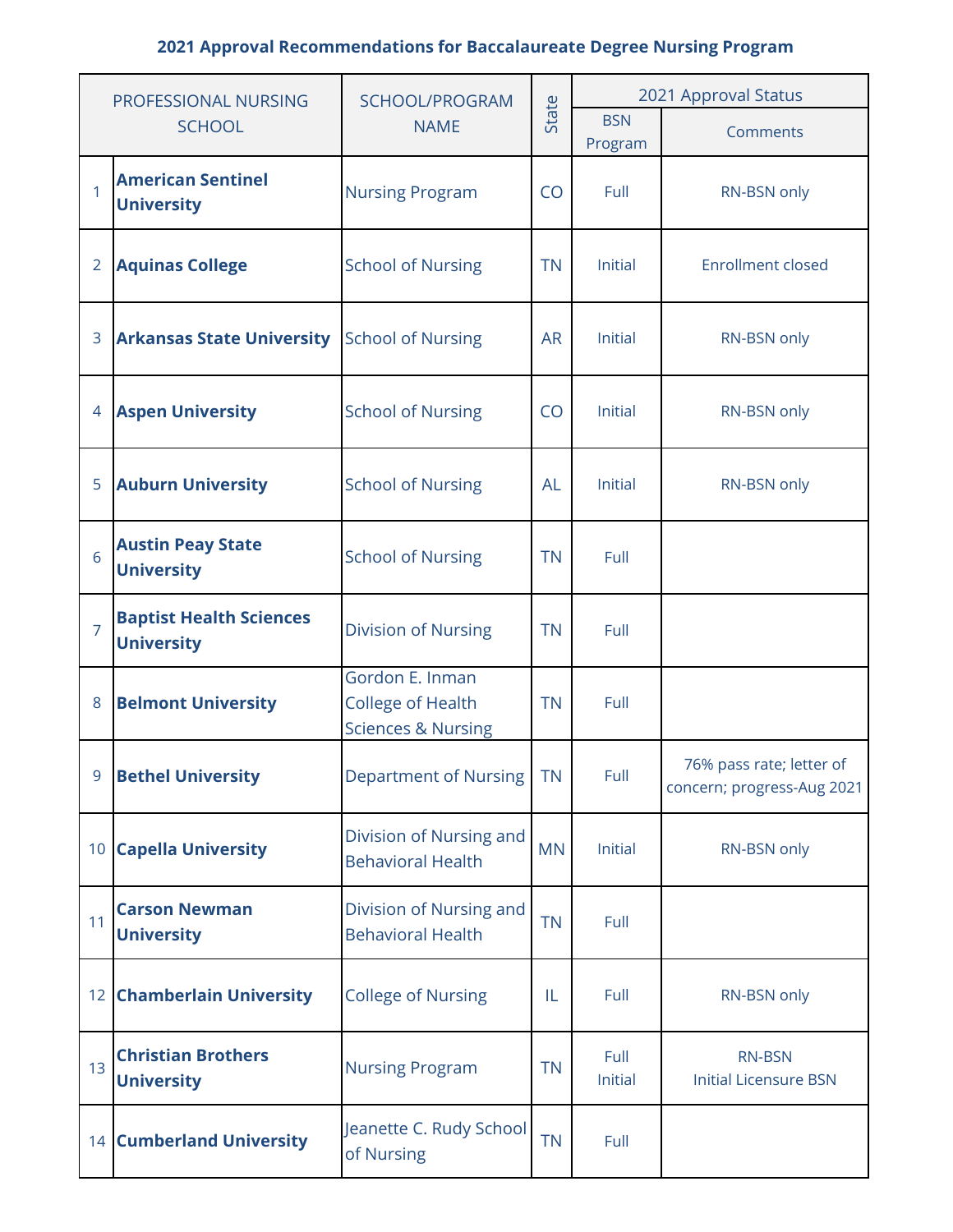| PROFESSIONAL NURSING |                                                  | SCHOOL/PROGRAM                                                      |                      | 2021 Approval Status                  |                                                  |  |  |
|----------------------|--------------------------------------------------|---------------------------------------------------------------------|----------------------|---------------------------------------|--------------------------------------------------|--|--|
|                      | <b>SCHOOL</b>                                    | State<br><b>NAME</b><br>Program                                     |                      | <b>BSN</b>                            | Comments                                         |  |  |
|                      | <b>15 Drexel University</b>                      | <b>Department of Nursing</b>                                        | PA                   | Initial                               | RN-BSN only                                      |  |  |
| 16                   | <b>East Tennessee State</b><br><b>University</b> | <b>College of Nursing</b>                                           | <b>TN</b>            | Full                                  |                                                  |  |  |
|                      | 17 ECPI University                               | <b>Nursing Program</b>                                              | <b>VA</b>            | Initial                               | RN-BSN only                                      |  |  |
|                      | 18 Excelsior College TN                          | <b>Nursing Program</b>                                              | <b>NY</b>            | Initial                               | RN-BSN only                                      |  |  |
| 19                   | <b>Freed-Hardeman</b><br><b>University</b>       | <b>Department of Nursing</b>                                        | <b>TN</b>            | Full                                  | 100% NCLEX pass rate for<br>2 years; certificate |  |  |
|                      | 20 Herzing University                            | <b>School of Nursing</b>                                            | WI                   | Initial                               | RN-BSN only                                      |  |  |
| 21                   | <b>Indiana Wesleyan</b><br><b>University</b>     | <b>School of Nursing</b>                                            | Initial<br>IN        |                                       | RN-BSN only                                      |  |  |
| 22                   | <b>Jacksonville State</b><br><b>University</b>   | <b>School of Health</b><br>Professions and<br>Wellness              | <b>AL</b>            | Initial                               | RN-BSN only                                      |  |  |
|                      | 23 King University                               | <b>School of Nursing</b>                                            | ΤN                   | Full                                  |                                                  |  |  |
|                      | 24 Lee University                                | <b>School of Nursing</b>                                            | <b>TN</b>            | Full                                  |                                                  |  |  |
|                      | 25 Liberty University                            | <b>School of Nursing</b>                                            | <b>VA</b>            | Initial                               | RN-BSN only                                      |  |  |
| 26                   | <b>Lincoln Memorial</b><br><b>University</b>     | Caylor School of<br><b>TN</b><br><b>Nursing &amp; Allied Health</b> |                      | Full                                  |                                                  |  |  |
|                      | 27 Lindsey Wilson College                        | <b>Program of Nursing</b>                                           | Initial<br><b>KY</b> |                                       | RN-BSN only                                      |  |  |
|                      | 28 Lipscomb University                           | <b>School of Nursing</b>                                            | <b>TN</b>            | Full BSN;<br>Initial<br><b>RN-BSN</b> |                                                  |  |  |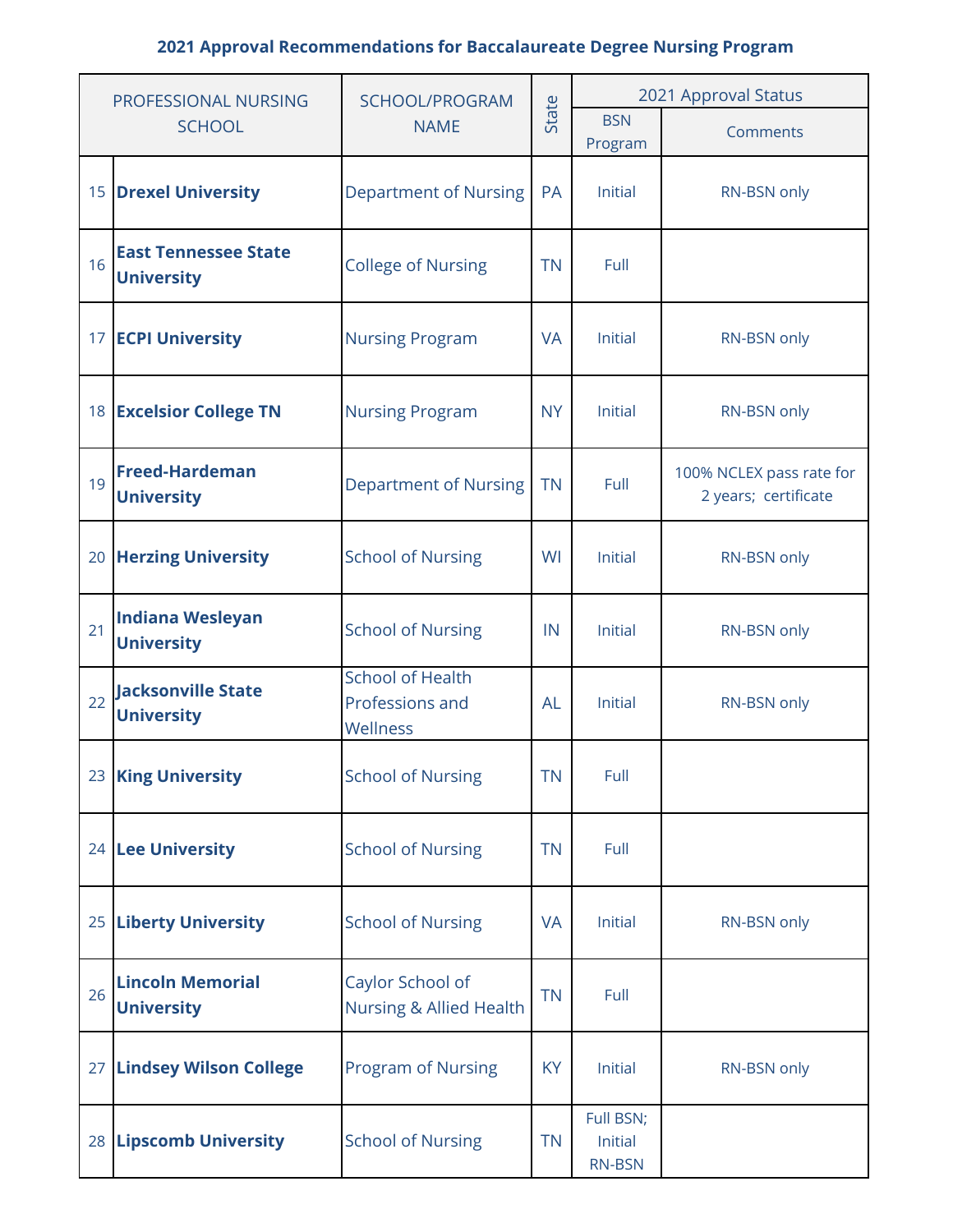| PROFESSIONAL NURSING |                                                     | SCHOOL/PROGRAM                                                |           | 2021 Approval Status                        |                                                        |  |  |
|----------------------|-----------------------------------------------------|---------------------------------------------------------------|-----------|---------------------------------------------|--------------------------------------------------------|--|--|
|                      | <b>SCHOOL</b>                                       | <b>NAME</b>                                                   | State     | <b>BSN</b><br>Program                       | Comments                                               |  |  |
|                      | 29 Loyola University                                | <b>School of Nursing</b>                                      | LA        | Initial                                     | RN-BSN only                                            |  |  |
|                      | <b>30 Marian University</b>                         | School of Nursing, St.<br><b>Thomas Health</b><br>Partnership | IN        | Full                                        |                                                        |  |  |
| 31                   | <b>Martin Methodist College</b>                     | <b>Division of Nursing</b>                                    | <b>TN</b> | Full                                        | 82% pass rate; letter of<br>concern; progress-Aug 2021 |  |  |
| 32                   | <b>Middle Tennessee State</b><br><b>University</b>  | <b>School of Nursing</b>                                      | <b>TN</b> | Full                                        |                                                        |  |  |
|                      | 33 Milligan College                                 | <b>Area of Nursing</b>                                        | <b>TN</b> | Full                                        |                                                        |  |  |
|                      | 34 Regis University                                 | Loretto Heights School<br>of Nursing                          | CO        | Initial                                     | RN-BSN only                                            |  |  |
|                      | 35 Sacred Heart University                          | <b>College of Nursing</b>                                     | <b>CT</b> | Initial                                     | RN-BSN only                                            |  |  |
| 36                   | <b>Saint Joseph's College of</b><br><b>Maine</b>    | <b>School of Nursing</b>                                      | <b>ME</b> | Initial                                     | RN-BSN only                                            |  |  |
|                      | 37 South College                                    | <b>School of Nursing</b>                                      | <b>TN</b> | Full BSN;<br>Initial<br>LPN-BSN             | 83% pass rate; letter of<br>concern; progress-Aug 2021 |  |  |
| 38                   | <b>Southern Adventist</b><br><b>University</b>      | <b>School of Nursing</b>                                      | <b>TN</b> | Initial                                     |                                                        |  |  |
| 39                   | <b>Southern Hew Hampshire</b><br><b>University</b>  | <b>Department of Nursing</b>                                  | <b>NH</b> | Full                                        | RN-BSN only                                            |  |  |
|                      | <b>40 Spring Arbor Univeristy</b>                   | <b>School of Nursing</b>                                      | MI        | Initial                                     | RN-BSN only                                            |  |  |
| 41                   | <b>Tennessee State</b><br><b>University</b>         | <b>Division of Nursing</b>                                    | <b>TN</b> | <b>Full BSN</b><br>Initial<br><b>RN-BSN</b> | 75% pass rate; letter of<br>concern; progress-Aug 2021 |  |  |
| 42                   | <b>Tennessee Technological</b><br><b>University</b> | Whitson-Hester School<br>of Nursing                           | <b>TN</b> | Full                                        |                                                        |  |  |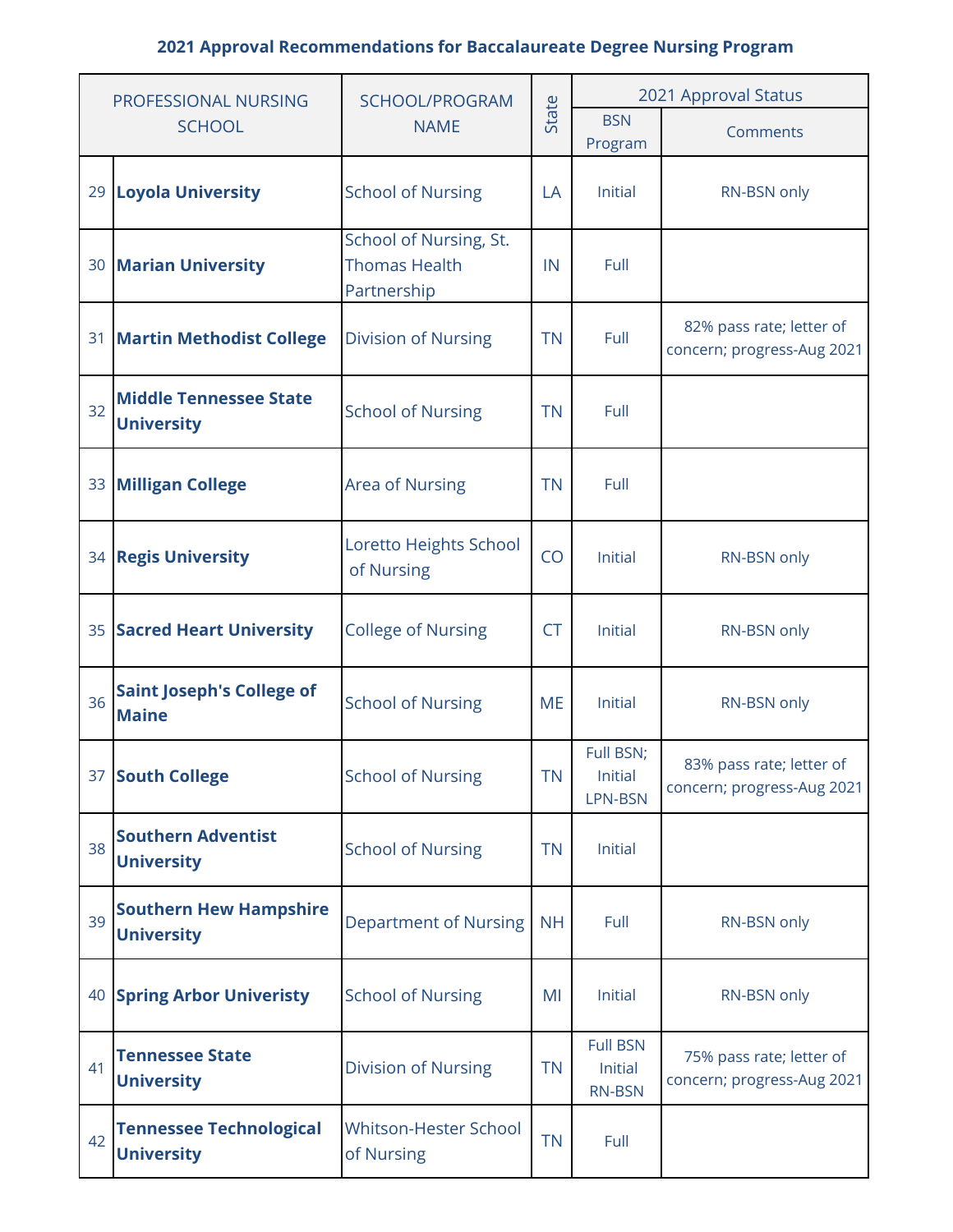| PROFESSIONAL NURSING |                                                  | SCHOOL/PROGRAM                                     |           | 2021 Approval Status         |                |  |  |
|----------------------|--------------------------------------------------|----------------------------------------------------|-----------|------------------------------|----------------|--|--|
|                      | <b>SCHOOL</b>                                    | State<br><b>NAME</b><br>Program                    |           | <b>BSN</b>                   | Comments       |  |  |
| 43                   | <b>Tennessee Wesleyan</b><br><b>University</b>   | <b>Fort Sanders Nursing</b><br>Department          | <b>TN</b> | Full                         |                |  |  |
| 44                   | <b>Trevecca Nazarene</b><br><b>University</b>    | <b>Trevecca/Belmont</b><br>Partnership Program     | <b>TN</b> | Conditional                  | Program closed |  |  |
| 45                   | <b>Tusculum University</b>                       | <b>School of Nursing</b>                           | <b>TN</b> | Appear for<br><b>Hearing</b> | 78% pass rate  |  |  |
| 46                   | <b>Union University</b>                          | <b>School of Nursing</b>                           | <b>TN</b> | Full                         |                |  |  |
|                      | <b>47 United States University</b>               |                                                    | CA        | Initial                      | RN-BSN only    |  |  |
| 48                   | <b>University of Alabama</b>                     | Capstone College of<br><b>AL</b><br><b>Nursing</b> |           | Initial                      | RN-BSN only    |  |  |
|                      | 49 University of Arkansas                        | <b>Eleanor Mann School</b><br>of Nursing           | <b>AR</b> | Initial                      | RN-BSN only    |  |  |
|                      | 50 University of Memphis                         | Loewenburg College of<br><b>Nursing</b>            | <b>TN</b> | Full                         |                |  |  |
| 51                   | <b>University of Michigan-</b><br><b>Flint</b>   | Department of Nursing                              | MI        | Initial                      | RN-BSN only    |  |  |
| 52                   | <b>University of North</b><br><b>Alabama</b>     | Anderson College of<br><b>Nursing</b>              | <b>AL</b> | Initial                      | RN-BSN only    |  |  |
| 53                   | <b>University of South</b><br><b>Alabama</b>     | <b>College of Nursing</b>                          | <b>AL</b> | Full                         | RN-BSN only    |  |  |
| 54                   | <b>University of the</b><br><b>Cumberlands</b>   | Department of Nursing<br><b>KY</b>                 |           | Initial                      | RN-BSN only    |  |  |
|                      | 55 UT - Chattanooga                              | <b>School of Nursing</b>                           | <b>TN</b> | Full                         |                |  |  |
|                      | 56 UT - Health Science Center College of Nursing |                                                    | <b>TN</b> | Full                         |                |  |  |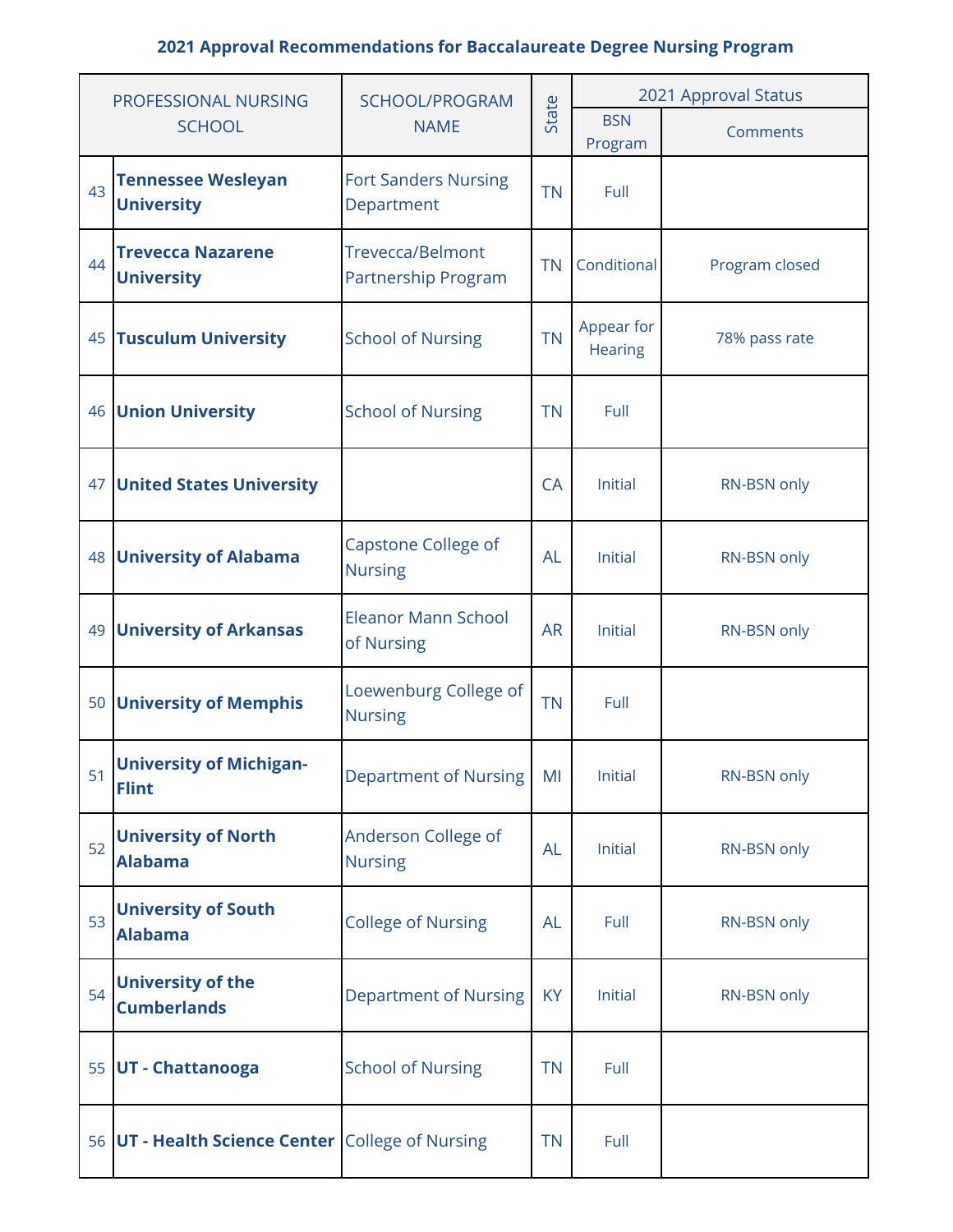| PROFESSIONAL NURSING |                                                  | SCHOOL/PROGRAM                          |           | 2021 Approval Status  |             |  |
|----------------------|--------------------------------------------------|-----------------------------------------|-----------|-----------------------|-------------|--|
|                      | <b>SCHOOL</b>                                    | State<br><b>NAME</b>                    |           | <b>BSN</b><br>Program | Comments    |  |
| 57                   | <b>UT - Knoxville</b>                            | <b>College of Nursing</b>               | ΤN        | Full                  |             |  |
|                      | 58 UT - Martin                                   | Department of Nursing                   | <b>TN</b> | Full                  |             |  |
|                      | 59 Walden University                             | <b>School of Nursing</b>                | <b>MN</b> | Full                  | RN-BSN only |  |
| 60                   | <b>Western Governors</b><br><b>University TN</b> | <b>College of Health</b><br>Professions | <b>TN</b> | Full                  | RN-BSN only |  |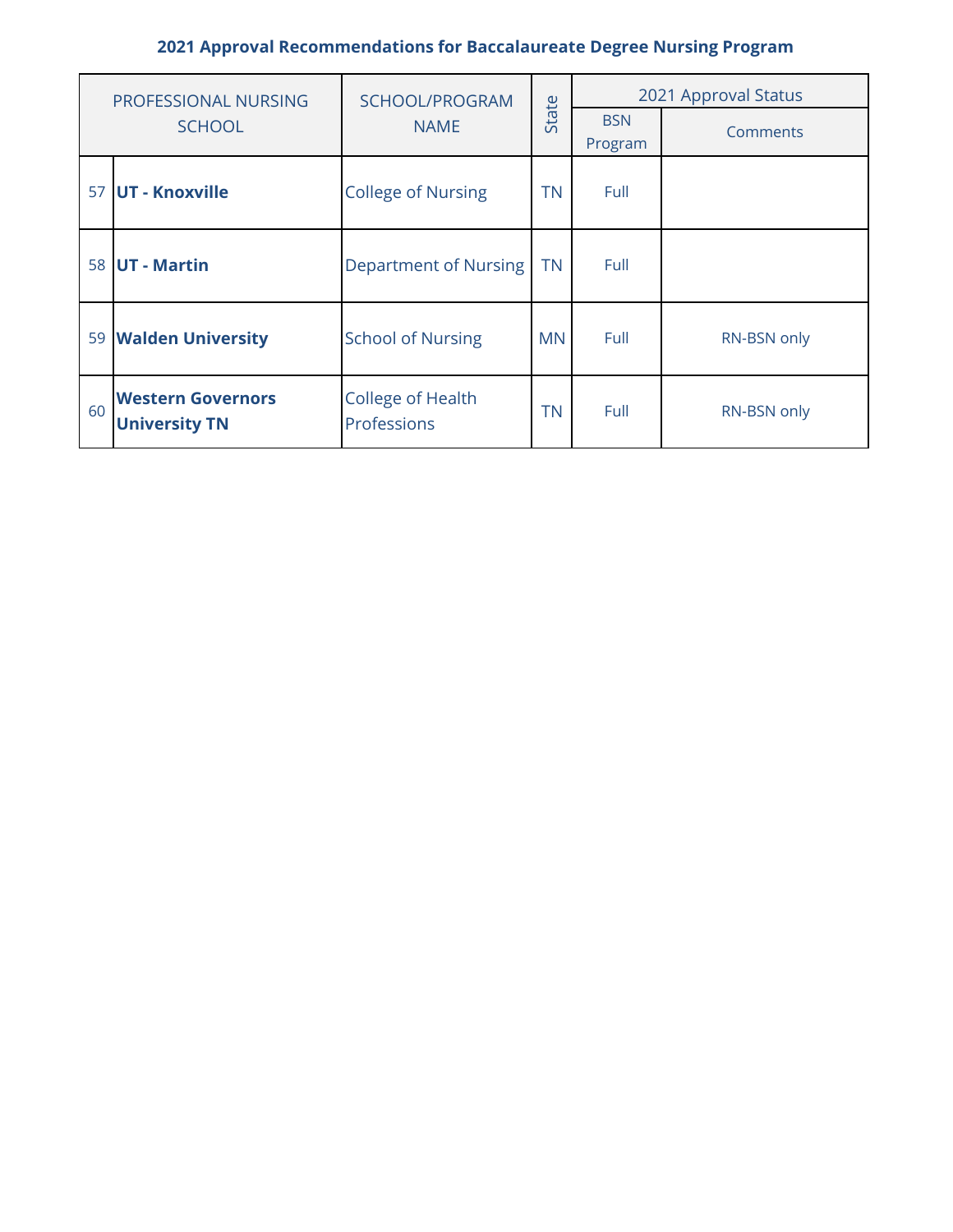|                |                                     |                                                   |           |                          | 2021 Approval Status  |  |
|----------------|-------------------------------------|---------------------------------------------------|-----------|--------------------------|-----------------------|--|
|                | PROFESSIONAL NURSING SCHOOL         | SCHOOL/PROGRAM<br><b>NAME</b>                     | State     | Graduate                 |                       |  |
|                |                                     |                                                   |           | <b>Degree</b><br>Program | Comments              |  |
|                |                                     |                                                   |           |                          |                       |  |
|                | <b>American Sentinel University</b> | <b>Nursing Program</b>                            | CO        | Full                     | MSN/Doctoral          |  |
|                |                                     |                                                   |           |                          |                       |  |
|                |                                     |                                                   |           |                          |                       |  |
| $\overline{2}$ | <b>Arkansas State University</b>    | <b>School of Nursing</b>                          | <b>AR</b> | Initial                  | Doctoral              |  |
|                |                                     |                                                   |           |                          |                       |  |
| 3              | <b>Aspen University</b>             | <b>School of Nursing</b>                          | <b>CO</b> | Initial                  | MSN/Doctoral          |  |
|                |                                     |                                                   |           |                          |                       |  |
|                |                                     |                                                   |           |                          |                       |  |
| 4              | <b>Auburn University</b>            | <b>School of Nursing</b>                          | <b>AL</b> | <b>Initial</b>           | MSN/Doctoral          |  |
|                |                                     |                                                   |           |                          |                       |  |
| 5              | <b>Austin Peay State University</b> | <b>School of Nursing</b>                          | <b>TN</b> | Full                     | <b>MSN; TNeCampus</b> |  |
|                |                                     |                                                   |           |                          |                       |  |
|                | <b>Baptist Health Sciences</b>      |                                                   |           |                          |                       |  |
| 6              | <b>University</b>                   | <b>Division of Nursing</b>                        | <b>TN</b> | <b>Initial</b>           | Doctoral              |  |
|                |                                     |                                                   |           |                          |                       |  |
| 7              |                                     | Gordon E. Inman<br><b>College of Health</b>       | <b>TN</b> | Full                     | MSN/Doctoral          |  |
|                | <b>Belmont University</b>           | <b>Sciences &amp; Nursing</b>                     |           |                          |                       |  |
|                |                                     |                                                   |           |                          |                       |  |
| 8              | <b>Capella University</b>           | Division of Nursing &<br><b>Behavioral Health</b> | <b>MN</b> | Initial                  | MSN/Doctoral          |  |
|                |                                     |                                                   |           |                          |                       |  |
|                |                                     | Division of Nursing &                             |           |                          |                       |  |
| 9              | <b>Carson Newman University</b>     | <b>Behavioral Health</b>                          | <b>TN</b> | Full                     | <b>MSN</b>            |  |
|                |                                     |                                                   |           |                          |                       |  |
|                | 10 Chamberlain College              | <b>College of Nursing</b>                         | IL        | Full                     | MSN/Doctoral          |  |
|                |                                     |                                                   |           |                          |                       |  |
|                |                                     | Jeanette C. Rudy                                  |           |                          |                       |  |
|                | 11 Cumberland University            | <b>School of Nursing</b>                          | <b>TN</b> | Initial                  | <b>MSN</b>            |  |
|                |                                     |                                                   |           |                          |                       |  |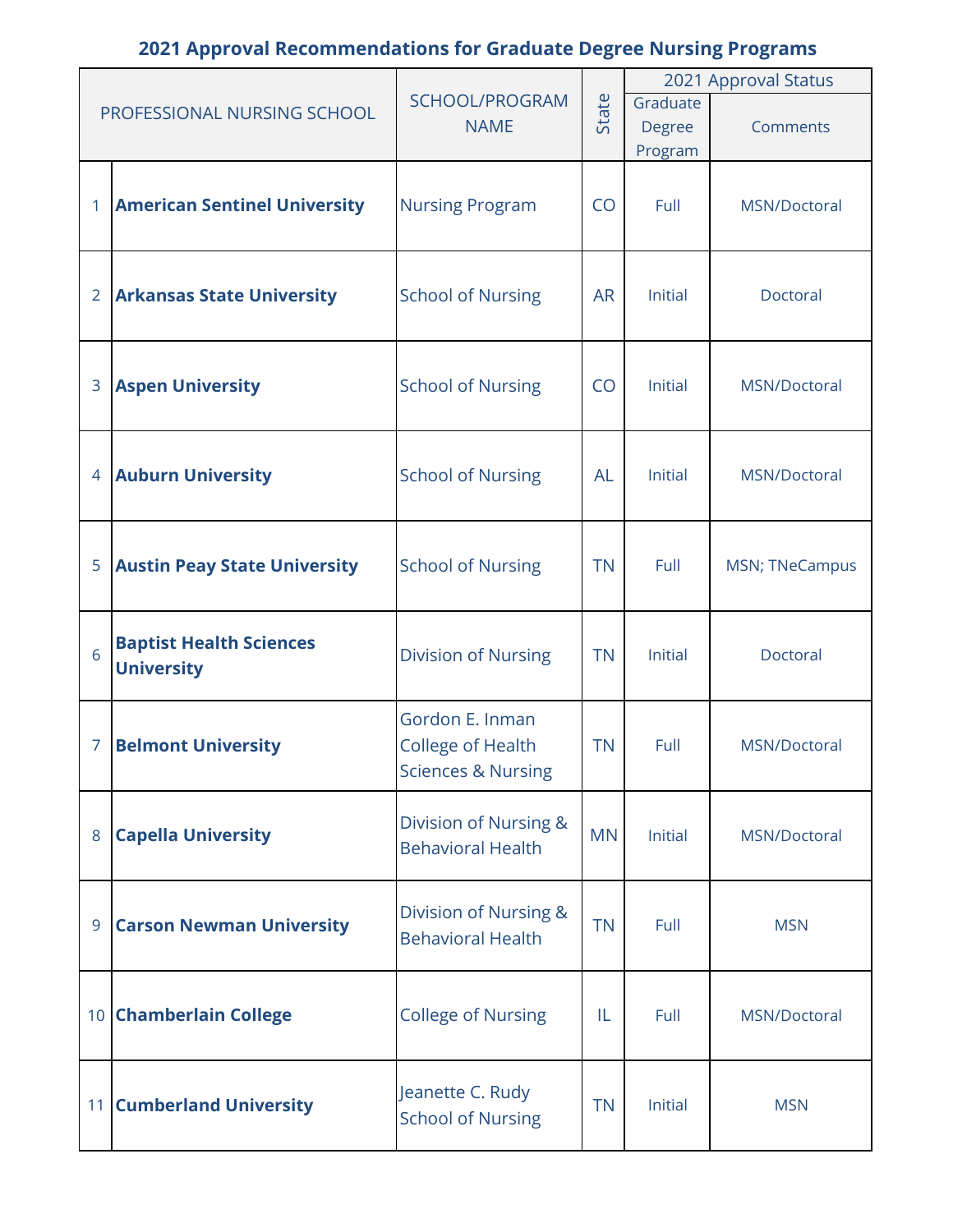|                                                              |                                |           |                | 2021 Approval Status |
|--------------------------------------------------------------|--------------------------------|-----------|----------------|----------------------|
| PROFESSIONAL NURSING SCHOOL                                  | SCHOOL/PROGRAM                 | State     | Graduate       |                      |
|                                                              | <b>NAME</b>                    |           | <b>Degree</b>  | Comments             |
|                                                              |                                |           | Program        |                      |
|                                                              |                                |           |                |                      |
| 12 Drexel University                                         | <b>School of Nursing</b>       | PA        | Initial        | MSN/Doctoral         |
|                                                              |                                |           |                |                      |
|                                                              |                                |           |                |                      |
| 13 Duke University                                           | <b>School of Nursing</b>       | <b>NC</b> | <b>Initial</b> | <b>MSN</b>           |
|                                                              |                                |           |                |                      |
|                                                              |                                |           | Full           | MSN/Doctoral         |
| 14 <b>East Tennessee State University</b> College of Nursing |                                | <b>TN</b> | Initial:       | <b>TNeCampus</b>     |
|                                                              |                                |           | Joint DNP      | Joint DNP with TTU   |
|                                                              |                                |           | with TTU       |                      |
|                                                              |                                | <b>NY</b> | Initial        |                      |
| 15 Excelsior College TN                                      | <b>Nursing Program</b>         |           |                | <b>MSN</b>           |
|                                                              |                                |           |                |                      |
|                                                              |                                |           |                |                      |
| <b>16 Frontier Nursing University</b>                        | <b>Nursing Program</b>         | <b>KY</b> | Full           | MSN/Doctoral         |
|                                                              |                                |           |                |                      |
|                                                              |                                |           |                |                      |
| 17 George Washington University                              | <b>School of Nursing</b>       | <b>DC</b> | Initial        | MSN/Doctoral         |
|                                                              |                                |           |                |                      |
|                                                              | <b>School of Nursing &amp;</b> |           |                |                      |
| 18 Georgetown University                                     | <b>Health Sciencse</b>         | DC        | Initial        | MSN/Doctoral         |
|                                                              |                                |           |                |                      |
|                                                              |                                |           |                |                      |
| 19 Harding University                                        | Carr College of                | <b>AR</b> | Initial        | <b>MSN</b>           |
|                                                              | <b>Nursing</b>                 |           |                |                      |
|                                                              |                                |           |                |                      |
| 20 Herzing University                                        | <b>School of Nursing</b>       | <b>AR</b> | Initial        | <b>MSN</b>           |
|                                                              |                                |           |                |                      |
|                                                              |                                |           |                |                      |
| 21 Indiana Wesleyan                                          | <b>School of Nursing</b>       | IN        | <b>Initial</b> | MSN/Doctoral         |
|                                                              |                                |           |                |                      |
|                                                              |                                |           |                |                      |
|                                                              | Lurleen B. Wallace             | <b>AL</b> | Initial        | MSN/Doctoral         |
| 22 Jacksonville State University                             | Dept. of Nursing               |           |                |                      |
|                                                              |                                |           |                |                      |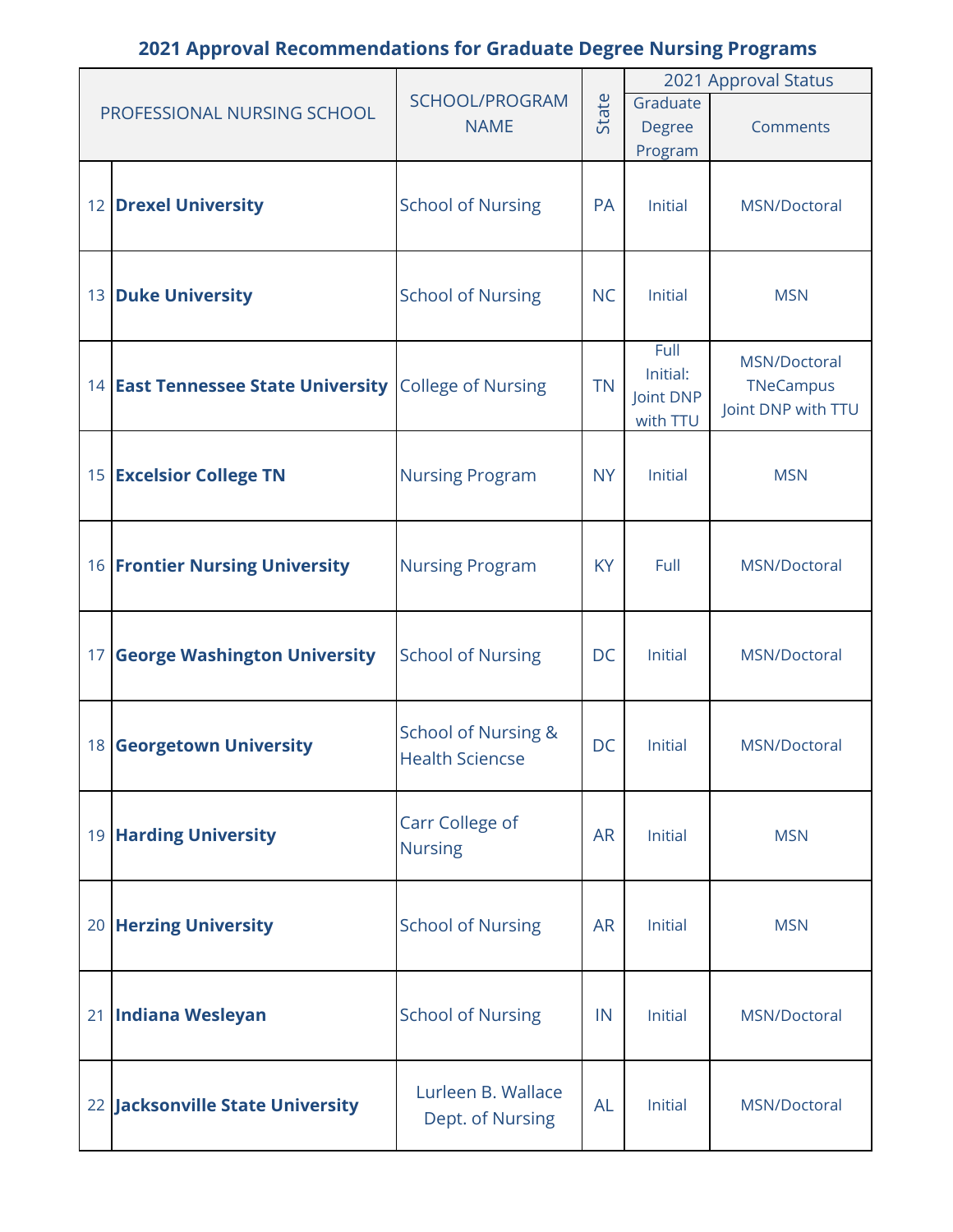|    |                                   |                             |           |                | 2021 Approval Status |
|----|-----------------------------------|-----------------------------|-----------|----------------|----------------------|
|    | PROFESSIONAL NURSING SCHOOL       | SCHOOL/PROGRAM              |           | Graduate       |                      |
|    |                                   | <b>NAME</b>                 | State     | Degree         | Comments             |
|    |                                   |                             |           | Program        |                      |
|    |                                   |                             |           |                |                      |
|    | 23 Johns Hopkins University       | <b>School of Nursing</b>    | <b>MD</b> | Initial        | MSN/Doctoral         |
|    |                                   |                             |           |                |                      |
|    |                                   |                             |           |                |                      |
|    | 24 King University                | <b>School of Nursing</b>    | <b>TN</b> | Full           | MSN/Doctoral         |
|    |                                   |                             |           |                |                      |
|    |                                   |                             |           |                |                      |
|    |                                   |                             |           |                |                      |
|    | 25 Lee University                 |                             | <b>TN</b> | Initial        | Doctoral             |
|    |                                   |                             |           |                |                      |
|    |                                   |                             |           |                |                      |
|    | 26 Lenoire-Rhyne University       | <b>School of Nursing</b>    | <b>NC</b> | Initial        | MSN/Doctoral         |
|    |                                   |                             |           |                |                      |
|    |                                   |                             |           |                |                      |
|    | 27 Liberty University             | <b>School of Nursing</b>    | <b>VA</b> | Initial        | MSN/Doctoral         |
|    |                                   |                             |           |                |                      |
|    |                                   | Caylor School of            |           |                |                      |
|    | 28 Lincoln Memorial University    | <b>Nursing &amp; Allied</b> | <b>TN</b> | Full           | MSN/Doctoral         |
|    |                                   | <b>Health</b>               |           |                |                      |
|    |                                   |                             |           |                |                      |
|    |                                   |                             |           |                |                      |
|    | 29 Loyola University              | <b>School of Nursing</b>    | LA        | <b>Initial</b> | MSN/Doctoral         |
|    |                                   |                             |           |                |                      |
|    |                                   |                             |           |                |                      |
|    | 30 Maryville University           | <b>School of Nursing</b>    | <b>MO</b> | Full           | MSN/Doctoral         |
|    |                                   |                             |           |                |                      |
|    |                                   |                             |           |                |                      |
| 31 | <b>Middle Tennessee School of</b> | <b>School of Nursing</b>    | <b>TN</b> | Full           | MSN/Doctoral         |
|    | <b>Anesthesia</b>                 |                             |           |                |                      |
|    |                                   |                             |           |                |                      |
| 32 | <b>Middle Tennessee State</b>     | <b>School of Nursing</b>    | <b>TN</b> | Full           | <b>MSN</b>           |
|    | <b>University</b>                 |                             |           |                |                      |
|    |                                   |                             |           |                |                      |
|    |                                   | Loretto Heights             |           |                |                      |
|    | 33 Regis University               | <b>School of Nursing</b>    | CO        | <b>Initial</b> | MSN/Doctoral         |
|    |                                   |                             |           |                |                      |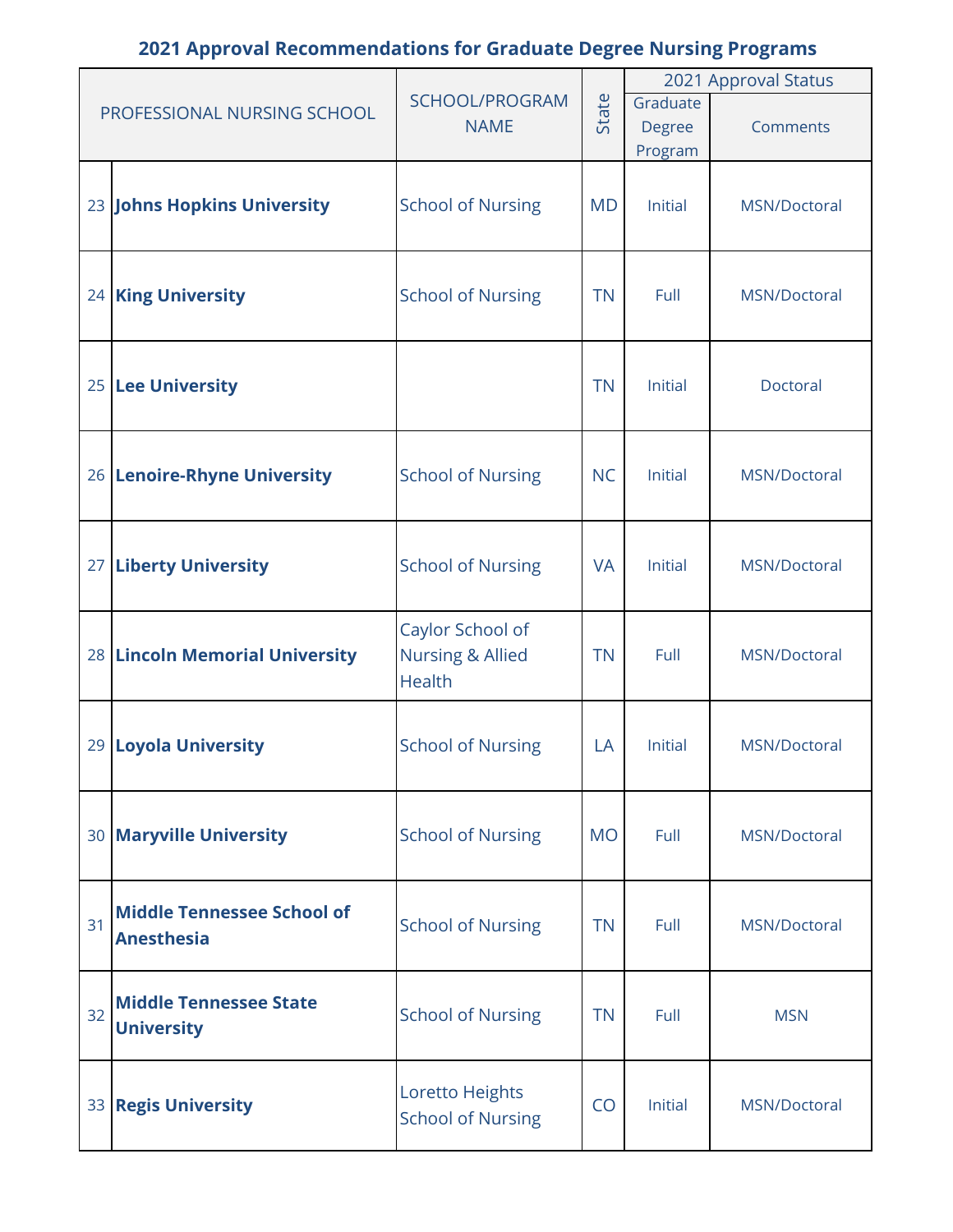|    |                                     |                            |                           |                        | 2021 Approval Status    |  |
|----|-------------------------------------|----------------------------|---------------------------|------------------------|-------------------------|--|
|    | PROFESSIONAL NURSING SCHOOL         | SCHOOL/PROGRAM             | State                     | Graduate               |                         |  |
|    |                                     | <b>NAME</b>                |                           | <b>Degree</b>          | Comments                |  |
|    |                                     |                            |                           | Program                |                         |  |
|    | <b>Rocky Mountain University of</b> |                            |                           |                        |                         |  |
| 34 | <b>Health Professions</b>           | <b>Nursing Program</b>     | UT                        | Initial                | Doctoral                |  |
|    |                                     |                            |                           |                        |                         |  |
|    |                                     |                            |                           |                        |                         |  |
|    | 35 Sacred Heart University          | <b>College of Nursing</b>  | <b>CT</b>                 | Initial                | MSN/Doctoral            |  |
|    |                                     |                            |                           |                        |                         |  |
|    |                                     |                            |                           |                        |                         |  |
|    | 36 Saint Joseph's College of Maine  | <b>School of Nursing</b>   | <b>ME</b>                 | <b>Initial</b>         | <b>MSN</b>              |  |
|    |                                     |                            |                           |                        |                         |  |
|    |                                     |                            |                           |                        |                         |  |
|    | 37 Samford University               | Ida V. Moffett School      | <b>AL</b>                 | Initial                | MSN/Doctoral            |  |
|    |                                     | of Nursing                 |                           |                        |                         |  |
|    |                                     |                            |                           |                        |                         |  |
|    | 38 South College                    | <b>School of Nursing</b>   | <b>TN</b>                 | <b>Initial</b>         | MSN/Doctoral            |  |
|    |                                     |                            |                           |                        |                         |  |
|    |                                     |                            |                           |                        |                         |  |
|    | 39 Southern Adventist University    | <b>School of Nursing</b>   | <b>TN</b>                 | Full                   | MSN/Doctoral            |  |
|    |                                     |                            |                           |                        |                         |  |
|    |                                     |                            |                           |                        |                         |  |
| 40 | <b>Southern New Hampshire</b>       | Dept. of Nursing &         | <b>NH</b>                 | Full                   | <b>MSN</b>              |  |
|    | <b>University</b>                   |                            | <b>Health Professions</b> |                        |                         |  |
|    |                                     |                            |                           |                        |                         |  |
|    | 41 Spring Arbor Univerity           | <b>School of Nursing</b>   | MI                        | <b>Initial</b>         | <b>MSN</b>              |  |
|    |                                     |                            |                           |                        |                         |  |
|    |                                     |                            |                           |                        |                         |  |
|    | 42 St. Louis University             | <b>School of Nursing</b>   | <b>MO</b>                 | <b>Initial</b>         | MSN/Doctoral            |  |
|    |                                     |                            |                           |                        |                         |  |
|    |                                     |                            |                           |                        |                         |  |
|    | 43 Tennessee State University       | <b>Division of Nursing</b> | <b>TN</b>                 | Full                   | <b>MSN</b>              |  |
|    |                                     |                            |                           |                        | <b>TNeCampus option</b> |  |
|    |                                     |                            |                           | Full                   | MSN/Doctoral            |  |
| 44 | <b>Tennessee Technological</b>      | <b>Whitson-Hester</b>      | <b>TN</b>                 | Initial:               | TNeCampus               |  |
|    | <b>University</b>                   | <b>School of Nursing</b>   |                           | Joint DNP<br>with ETSU | Joint DNP with ETSU     |  |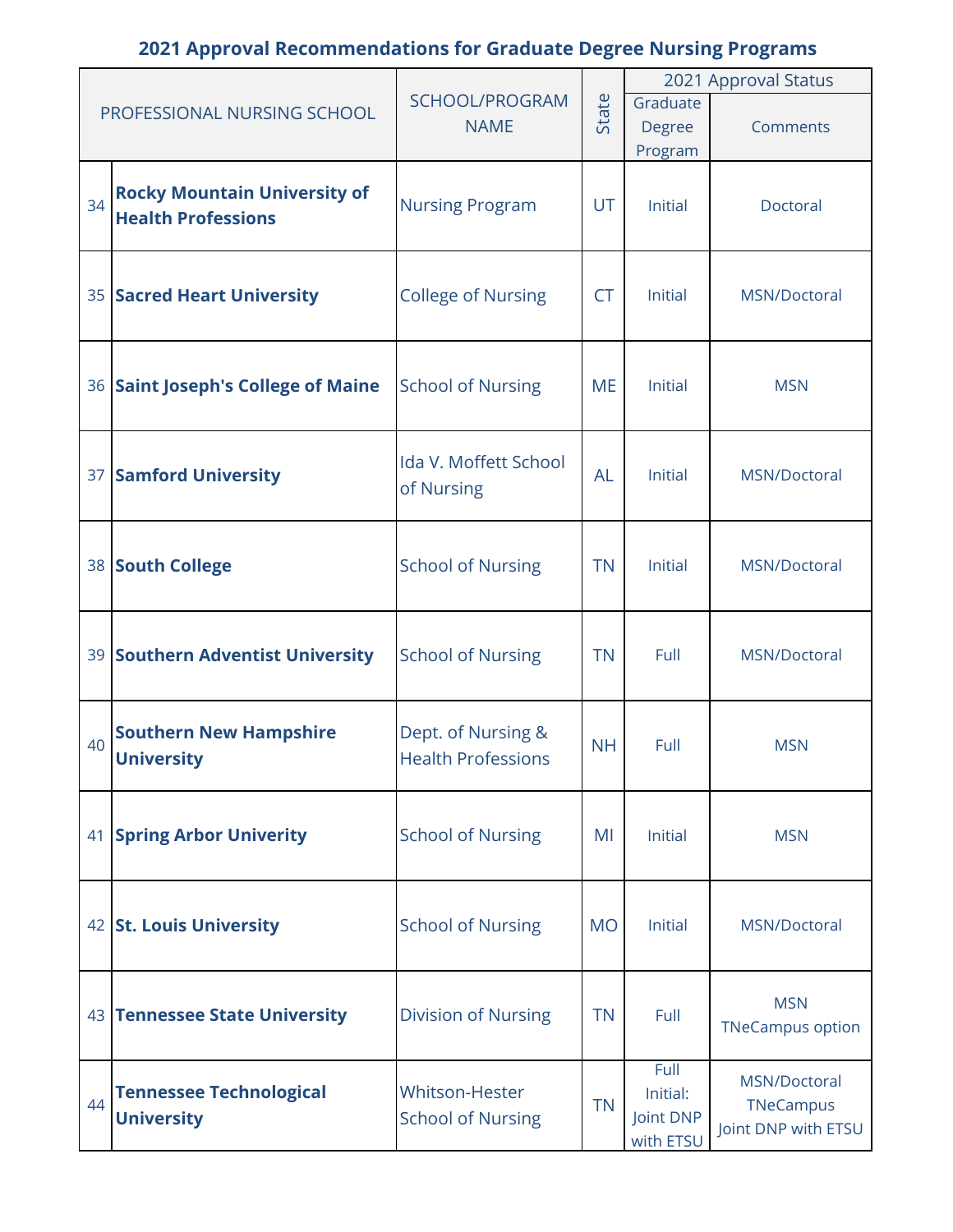|    |                                  |                            |           |                | 2021 Approval Status    |
|----|----------------------------------|----------------------------|-----------|----------------|-------------------------|
|    | PROFESSIONAL NURSING SCHOOL      | SCHOOL/PROGRAM             | State     | Graduate       |                         |
|    |                                  | <b>NAME</b>                |           | Degree         | Comments                |
|    |                                  |                            |           | Program        |                         |
|    |                                  |                            |           |                |                         |
|    | 45 Tusculum College              | <b>School of Nursing</b>   | <b>TN</b> | Initial        | <b>MSN</b>              |
|    |                                  |                            |           |                |                         |
|    |                                  |                            |           |                |                         |
|    | <b>46 Union University</b>       | <b>School of Nursing</b>   | <b>TN</b> | Full           | MSN/Doctoral            |
|    |                                  |                            |           |                |                         |
|    |                                  |                            |           |                |                         |
|    |                                  |                            |           |                |                         |
|    | 47 United States University      |                            | <b>CA</b> | <b>Initial</b> | <b>MSN</b>              |
|    |                                  |                            |           |                |                         |
|    |                                  |                            |           |                |                         |
|    | 48 University of Alabama         | Capstone College of        | <b>AL</b> | Initial        | MSN/Doctoral            |
|    |                                  | <b>Nursing</b>             |           |                |                         |
|    |                                  |                            |           |                |                         |
|    | <b>University of Alabama -</b>   |                            |           |                |                         |
| 49 | <b>Birmingham (UAB)</b>          | <b>School of Nursing</b>   | <b>AL</b> | <b>Initial</b> | MSN/Doctoral            |
|    |                                  |                            |           |                |                         |
|    |                                  | <b>Eleanor Mann School</b> |           |                |                         |
|    | 50 University of Arkansas        | of Nursing                 | <b>AR</b> | Initial        | MSN/Doctoral            |
|    |                                  |                            |           |                |                         |
|    |                                  |                            |           |                |                         |
|    | 51 University of Connecticut     | <b>School of Nursing</b>   | <b>CT</b> | Initial        | <b>MSN</b>              |
|    |                                  |                            |           |                |                         |
|    |                                  |                            |           |                |                         |
|    |                                  | Loewenburg College         |           |                | <b>MSN</b>              |
|    | 52 University of Memphis         | of Nursing                 | <b>TN</b> | Full           | <b>TNeCampus option</b> |
|    |                                  |                            |           |                |                         |
|    |                                  |                            |           |                |                         |
|    | 53 University of Michigan- Flint | <b>School of Nursing</b>   | MI        | Initial        | MSN/Doctoral            |
|    |                                  |                            |           |                |                         |
|    |                                  |                            |           |                |                         |
|    | 54 University of North Alabama   | Anderson College of        | <b>AL</b> | Initial        | <b>MSN</b>              |
|    |                                  | <b>Nursing</b>             |           |                |                         |
|    |                                  |                            |           |                |                         |
|    |                                  |                            |           |                |                         |
|    | 55 University of South Alabama   | <b>College of Nursing</b>  | <b>AL</b> | Full           | MSN/Doctoral            |
|    |                                  |                            |           |                |                         |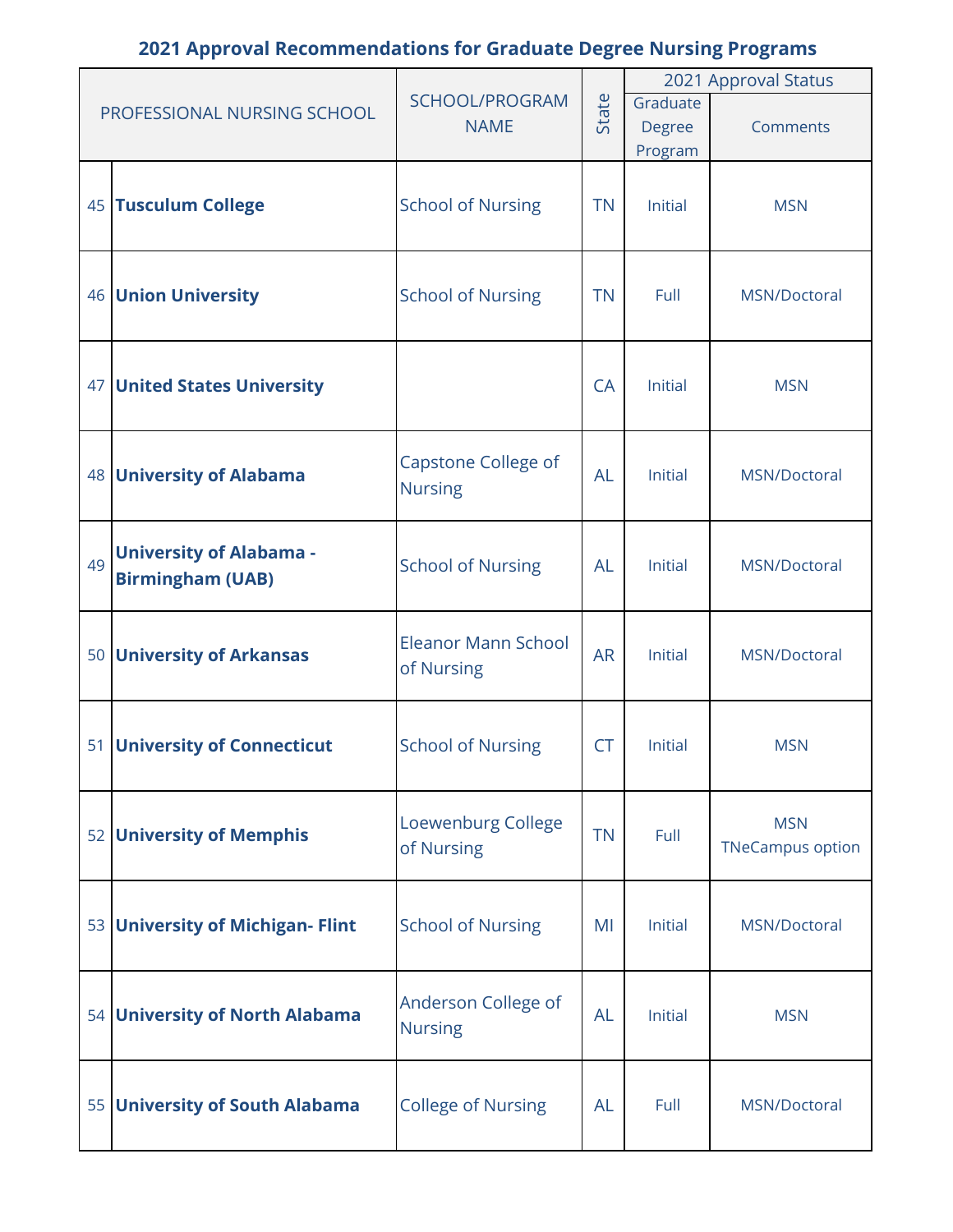| PROFESSIONAL NURSING SCHOOL |                                                                  |                                         |           | 2021 Approval Status |                                                        |  |  |  |
|-----------------------------|------------------------------------------------------------------|-----------------------------------------|-----------|----------------------|--------------------------------------------------------|--|--|--|
|                             |                                                                  | SCHOOL/PROGRAM<br><b>NAME</b>           | State     | Graduate<br>Degree   | Comments                                               |  |  |  |
|                             |                                                                  |                                         |           | Program              |                                                        |  |  |  |
| 56                          | <b>University of St. Augustine for</b><br><b>Health Sciences</b> | <b>School of Nursing</b>                | <b>CA</b> | <b>Initial</b>       | MSN/Doctoral                                           |  |  |  |
|                             | 57 University of TN - Chattanooga                                | <b>School of Nursing</b>                | <b>TN</b> | Full                 | MSN/Doctoral                                           |  |  |  |
|                             | 58 University of TN - Knoxville                                  | <b>College of Nursing</b>               | <b>TN</b> | Full                 | MSN/Doctoral                                           |  |  |  |
| 59                          | <b>University of TN- Health Science</b><br><b>Center</b>         | <b>College of Nursing</b>               | <b>TN</b> | Full                 | MSN/Doctoral                                           |  |  |  |
|                             | 60 Vanderbilt University                                         | <b>School of Nursing</b>                | <b>TN</b> | Full                 | MSN/Doctoral<br>Includes Initial<br><b>License MSN</b> |  |  |  |
|                             | 61 Walden University                                             | <b>School of Nursing</b>                | <b>MN</b> | Full                 | MSN/Doctoral                                           |  |  |  |
| 62                          | <b>Western Governors University</b><br><b>TN</b>                 | <b>College of Health</b><br>Professions | UT        | Full                 | <b>MSN</b>                                             |  |  |  |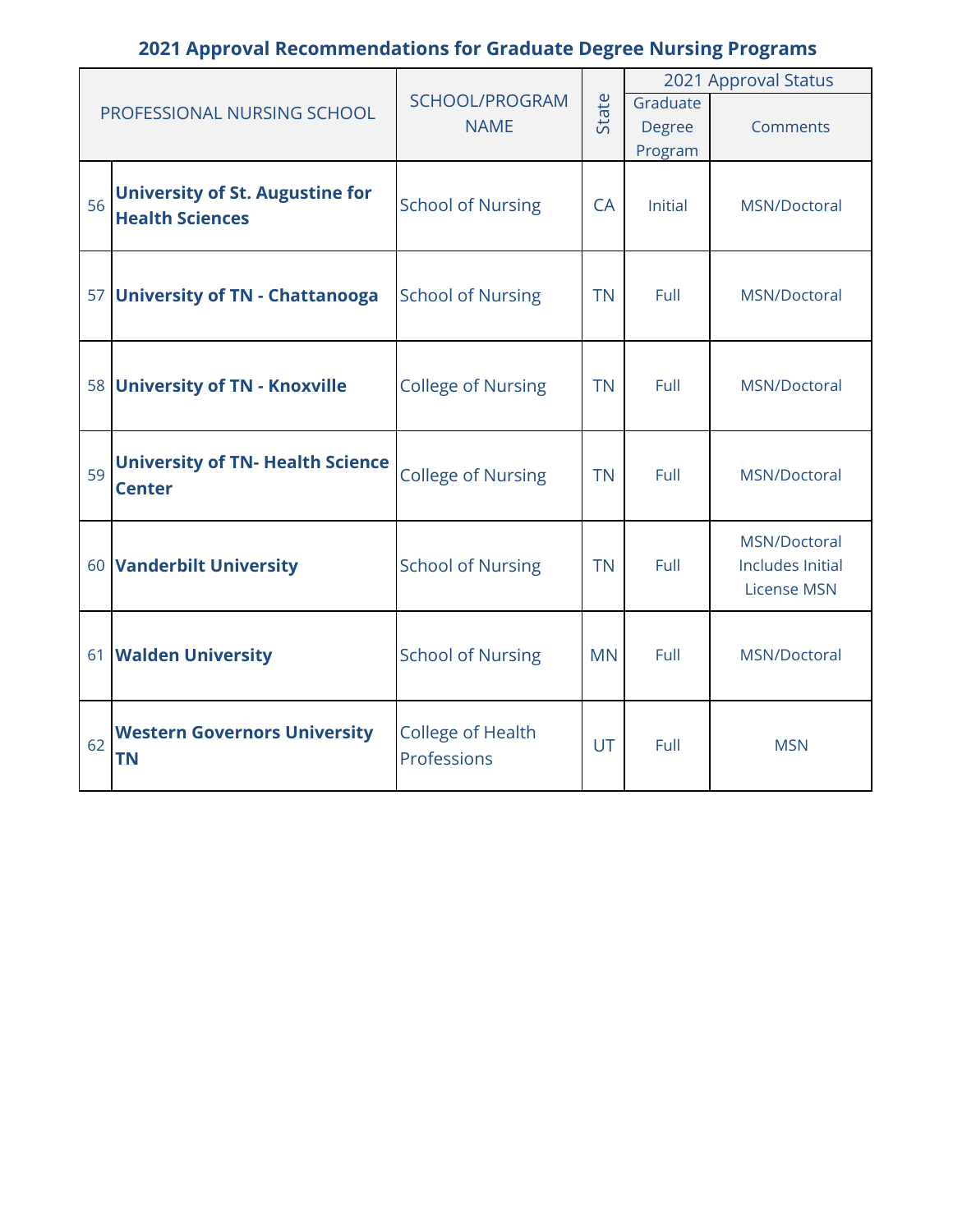#### **TENNESSEE PROFESSIONAL SCHOOLS OF NURSING**

**Tennessee National Council Licensure Examination Results by Year and School**

**First Time Candidates: Associates Degree**

| <b>SCHOOL</b>                             | 2016 |             |       | 2017           |             |             | 2018 |      |       | 2019 |             |       | 2020 |             |       |
|-------------------------------------------|------|-------------|-------|----------------|-------------|-------------|------|------|-------|------|-------------|-------|------|-------------|-------|
|                                           | No.  | <b>Pass</b> | %Pass | No.            | <b>Pass</b> | %Pass       | No.  | Pass | %Pass | No.  | <b>Pass</b> | %Pass | No.  | <b>Pass</b> | %Pass |
| <b>ASSOCIATE DEGREE</b>                   |      |             |       |                |             |             |      |      |       |      |             |       |      |             |       |
| Aquinas College**                         | 80   | 68          | 85    | 63             | 39          | 62          | 1    | 1    | 100   |      |             |       |      |             |       |
| Chattanooga State Community College       | 158  | 154         | 97    | 107            | 107         | 100         | 132  | 129  | 98    | 118  | 115         | 97    | 165  | 154         | 93    |
| <b>Cleveland State Community College</b>  | 68   | 56          | 82    | 42             | 37          | 88          | 75   | 69   | 92    | 16   | 15          | 94    | 20   | 19          | 95    |
| Columbia State Community College          | 92   | 80          | 87    | 86             | 79          | 92          | 74   | 72   | 97    | 79   | 79          | 100   | 78   | 77          | 99    |
| Concorde Career College***                | 26   | 21          | 81    | 28             | 17          | 61          | 33   | 21   | 64    | 31   | 19          | 61    | 35   | 20          | 57    |
| <b>Dyersburg State Community College</b>  | 85   | 75          | 88    | 99             | 90          | 91          | 94   | 6    | 94    | 97   | 92          | 95    | 123  | 117         | 95    |
| <b>Excelsior College TN</b>               | 31   | 24          | 77    | 16             | 12          | 75          | 34   | 31   | 91    | 14   | 10          | 71    | 23   | 20          | 87    |
| Fortis Institute - Nashville              | 8    | 7           | 88    | 10             | 10          | 100         | 31   | 26   | 84    | 25   | 22          | 88    | 38   | 33          | 87    |
| <b>TT-Technical Institute*</b>            | 43   | 27          | 63    | $\overline{2}$ | $\mathbf 0$ | $\mathbf 0$ |      |      |       |      |             |       |      |             |       |
| Jackson State Community College           | 89   | 85          | 96    | 86             | 86          | 100         | 81   | 80   | 99    | 70   | 69          | 99    | 80   | 78          | 98    |
| incoln Memorial University                | 119  | 108         | 91    | 120            | 112         | 93          | 128  | 124  | 97    | 136  | 125         | 92    | 145  | 130         | 90    |
| Motlow State Community College            | 55   | 51          | 93    | 63             | 59          | 94          | 71   | 67   | 94    | 61   | 56          | 92    | 60   | 52          | 87    |
| Nashville State Community College         | 30   | 30          | 100   | 31             | 29          | 94          | 27   | 27   | 100   | 29   | 29          | 100   | 34   | 30          | 88    |
| Northeast State Community College         | 68   | 59          | 87    | 59             | 54          | 92          | 53   | 46   | 87    | 56   | 51          | 91    | 45   | 42          | 93    |
| Pellissippi State Community College       | 74   | 66          | 89    | 89             | 85          | 96          | 82   | 78   | 95    | 69   | 68          | 99    | 71   | 71          | 100   |
| Roane State Community College             | 82   | 75          | 91    | 71             | 67          | 94          | 70   | 65   | 93    | 86   | 76          | 88    | 79   | 76          | 96    |
| Southern Adventist University             | 175  | 144         | 82    | 99             | 87          | 88          | 140  | 129  | 92    | 98   | 90          | 92    | 80   | 70          | 88    |
| Southwest Tennessee Community College     | 61   | 46          | 75    | 66             | 58          | 88          | 70   | 56   | 80    | 60   | 55          | 92    | 88   | 76          | 88    |
| Tennessee State University***             | 81   | 59          | 73    | 74             | 47          | 64          | 38   | 35   | 92    | 13   | 10          | 77    | 6    | 4           | 67    |
| <b>Volunteer State Community Colleege</b> |      |             |       |                |             |             |      |      |       |      |             |       | 18   | 18          | 100   |
| <b>Walters State Community College</b>    | 112  | 101         | 90    | 113            | 104         | 92          | 106  | 96   | 91    | 122  | 112         | 92    | 110  | 100         | 91    |
| <b>SUBTOTAL</b>                           | 1537 | 1336        | 89    | 1324           | 1179        | 83          | 1340 | 1158 | 92    | 1180 | 1093        | 93    | 1298 | 1187        | 91    |
| *2014 AD program enrollment closed        |      |             |       |                |             |             |      |      |       |      |             |       |      |             |       |
| **2016 AD program closed                  |      |             |       |                |             |             |      |      |       |      |             |       |      |             |       |